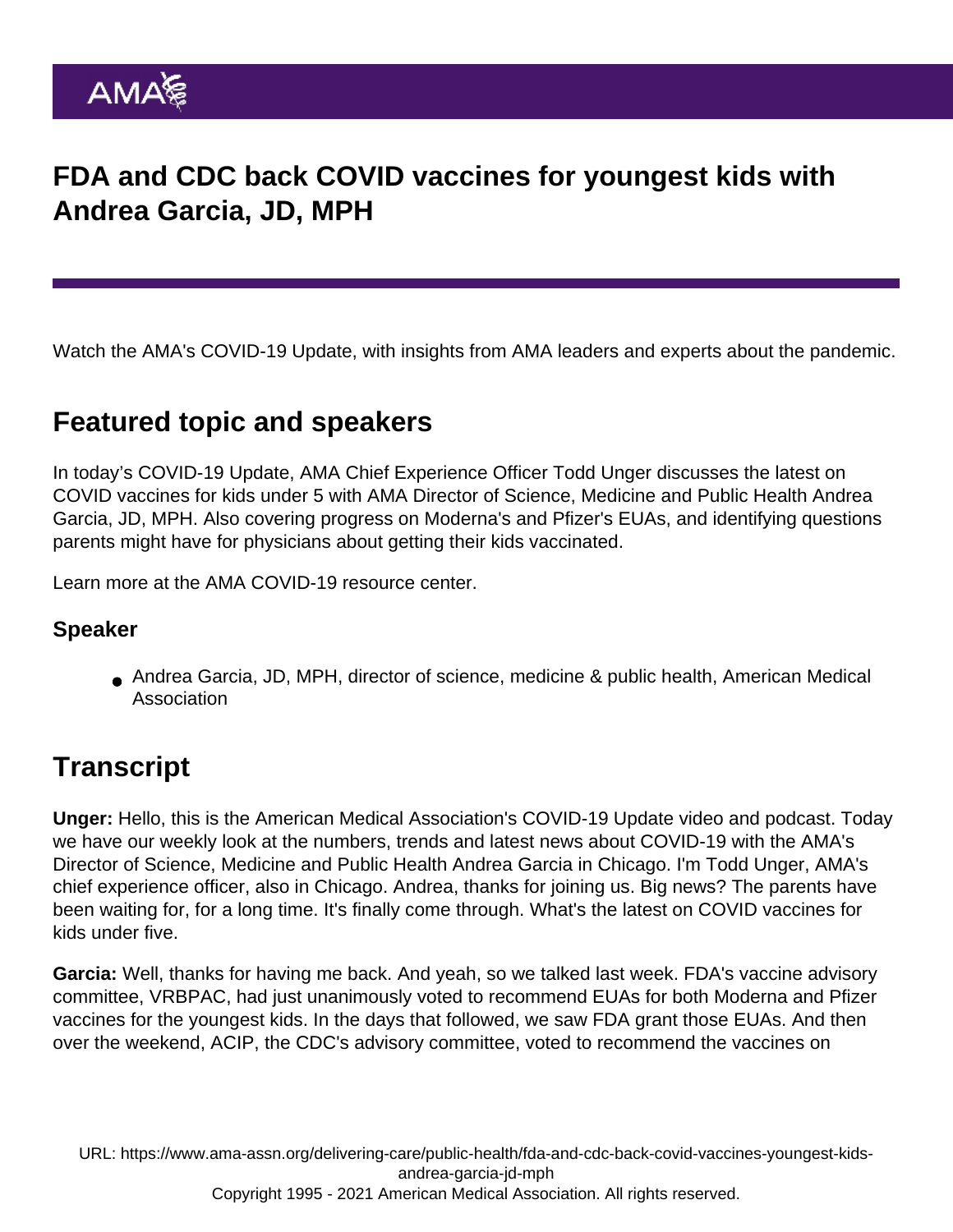Saturday. And later that same day, we saw the CDC officially recommend vaccinating the youngest children in the final step of what we all know has been a very long wait for parents of kids in this age group. In a recent statement, Dr. Rochelle Walensky, the CDC director said all children six months and older, including those who have already had COVID, should get a COVID vaccine.

Unger: And the AMA released a statement on that, about the authorization. Can you give us a summary of the AMA's stance on this issue?

Garcia: So that statement was attributed to our new AMA president, Dr. Jack Resneck, calling it a vital step in protecting many more children from COVID-19. That statement went on to say that many parents across the U.S. have anxiously awaited a safe and effective COVID-19 vaccine for their children, having to forgo normal daily activities for the past several years to protect their youngest children from the virus. And parents will breathe a sigh of relief knowing that these vaccines will very soon be available. It also points out how this decision was based on a rigorous review of the scientific data and that COVID-19 is a leading cause of death among children ages zero to 19 years. Since the beginning of the pandemic, children in the U.S., aged six months to four years, have had more than two million cases of COVID-19. More than 20,000 kids have been hospitalized and more than 200 deaths in this age group.

Unger: Well, despite those numbers, the evidence points to we know that some parents are going to be hesitant and have questions. How does the AMA address this part?

Garcia: Well, the AMA is urging parents to get their children vaccinated against COVID-19 as soon as they're eligible. But we certainly understand that even with this review of the scientific evidence and the unanimous votes from, both the FDA and the CDC advisory committees, many parents and families are going to have questions. And we encourage parents to speak with their child's physician, and to review trusted resources, such as getvaccineanswers.org, to get the information that they need to make informed decisions. We're also encouraging the use of v-safe, which is a smartphone-based tool that helps the CDC monitor COVID-19 vaccine safety.

Unger: Well, talking to your pediatrician is always a good idea. Why don't we just start getting into a few of the details? Let's just start with a reminder of the difference between the EUAs.

Garcia: Yeah. Moderna's EUA is a two-dose series. It's spaced four weeks apart and that's for children six months through five-years-old. And Pfizer's EUA is a three-dose series for children six months through four-years-old, with the first two shots spaced three weeks apart and the third shot given at least eight weeks later. I think it's important to note that this third shot is not a booster but it is a part of the original series, the primary series. So you really need those three doses to get the protection. There is a good chance, however, that we could see FDA, down the road, authorize actual booster doses for both of these options at a later date. We know that both of these vaccines are at a lower dose than the vaccine given to older kids and adults.

URL: [https://www.ama-assn.org/delivering-care/public-health/fda-and-cdc-back-covid-vaccines-youngest-kids](https://www.ama-assn.org/delivering-care/public-health/fda-and-cdc-back-covid-vaccines-youngest-kids-andrea-garcia-jd-mph)andrea-garcia-id-mph Copyright 1995 - 2021 American Medical Association. All rights reserved.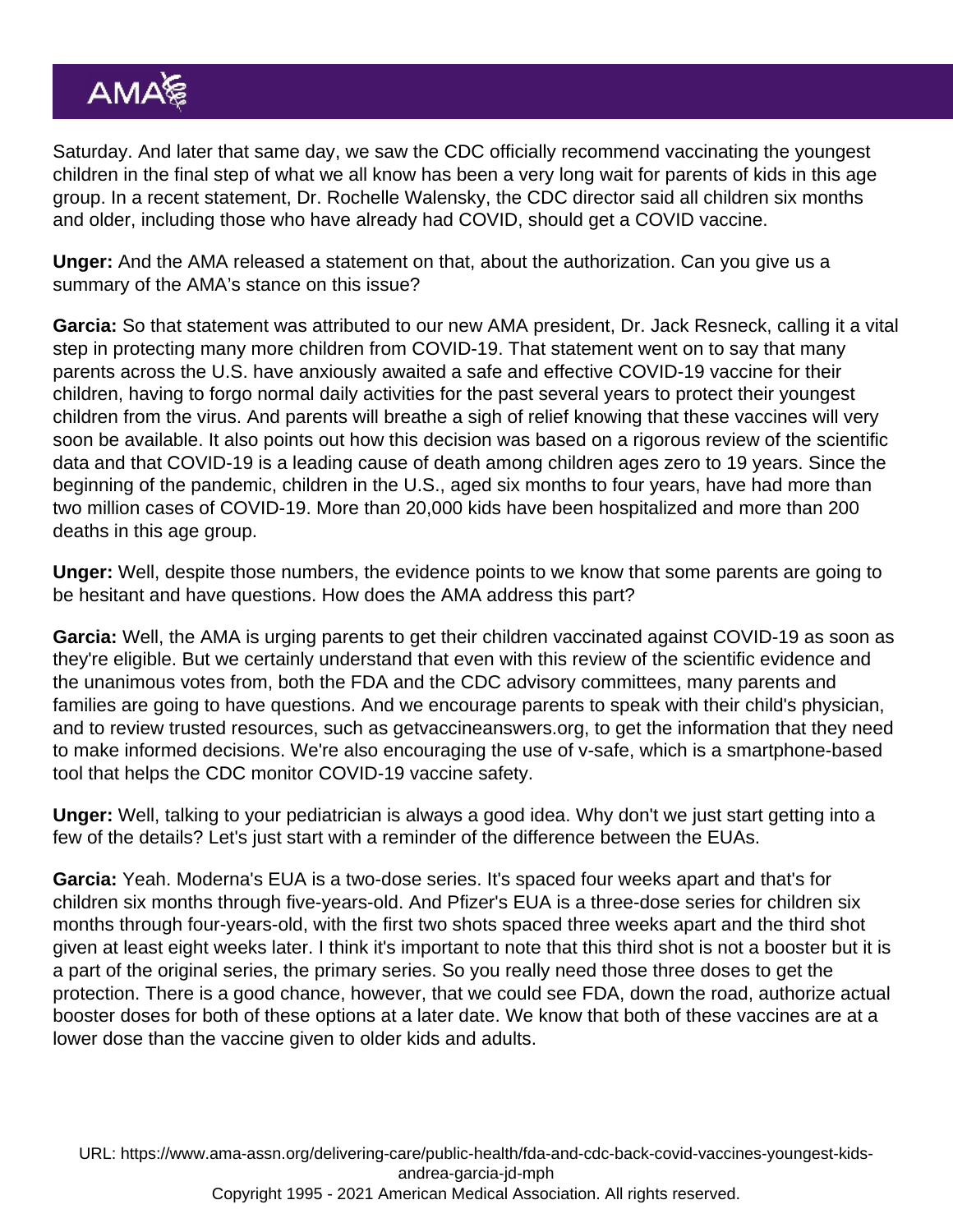Unger: Now, we know certainly everyone, and particularly parents, are always concerned about potential side effects. What should physicians be telling parents to watch out for as they get their initial doses?

Garcia: Well, the data so far suggests that the side effects in younger kids are milder than those in older kids. Physicians suspect this is likely due to the lower dose of the vaccines that are being given. The side effects are very similar to other childhood vaccines that are routinely given. So if we think about increased fussiness, sleepiness, pain at the injection site, that's what we would expect to see. The good news is that no children in either of the vaccine trials developed heart issues, like myocarditis, but these were small sample sizes and they may not be large enough to detect the very rare side effects. With that being said, myocarditis is not expected in the under fives, as that is something we typically see more frequently in teenagers and young adults rather than younger kids. But it's also important to remember that the chance of having myocarditis remains much higher among kids who catch COVID than it is among those who get vaccinated, which is important for physicians to remind concerned parents about.

Unger: Well, I'm going to guess that parents are wondering which of the two options is better. How should the pediatricians be answering that particular question?

Garcia: It's important to point out that either vaccine is far better than none. And the FDA and the CDC are not recommending one of the vaccines over the other. Some parents may opt for Moderna, simply because bringing children into a pediatrician for two shots is easier than arranging for three. And also, you get that protection faster than you would with three doses. We do expect uptick to be slow in surveys conducted by the CDC about half of parents set in February that they would vaccinate their children but by May, that number was around one-third of parents saying that they're intending to do so. For those children, who've already had COVID, doctors should remind parents that vaccinations are still needed to protect children, including from future variants. And parents may also be more willing to opt for either COVID vaccine if it's offered with routine immunizations.

Unger: Well, along those lines, what will this roll-out of vaccines to this age group look like? And how many children is it going to impact?

Garcia: These latest EUAS make vaccines available to an additional 19 million young children. We know doses began shipping on Friday. They've started to arrive in pediatrician offices and pharmacies on Monday. Although, it may take a little time to get up and running. Parents should be able to get children vaccinated at pop-up clinics, at children's museums, at libraries, at childcare sites, which is all part of making these vaccines accessible to anyone who wants them.

Unger: Well, we'll keep an eye out on that roll-out from a national and state level over the next few weeks. In the meantime, how are we doing with cases? I know that cases have come down here in Chicago, has the rest of the country seen a similar trend?

URL: [https://www.ama-assn.org/delivering-care/public-health/fda-and-cdc-back-covid-vaccines-youngest-kids](https://www.ama-assn.org/delivering-care/public-health/fda-and-cdc-back-covid-vaccines-youngest-kids-andrea-garcia-jd-mph)andrea-garcia-id-mph Copyright 1995 - 2021 American Medical Association. All rights reserved.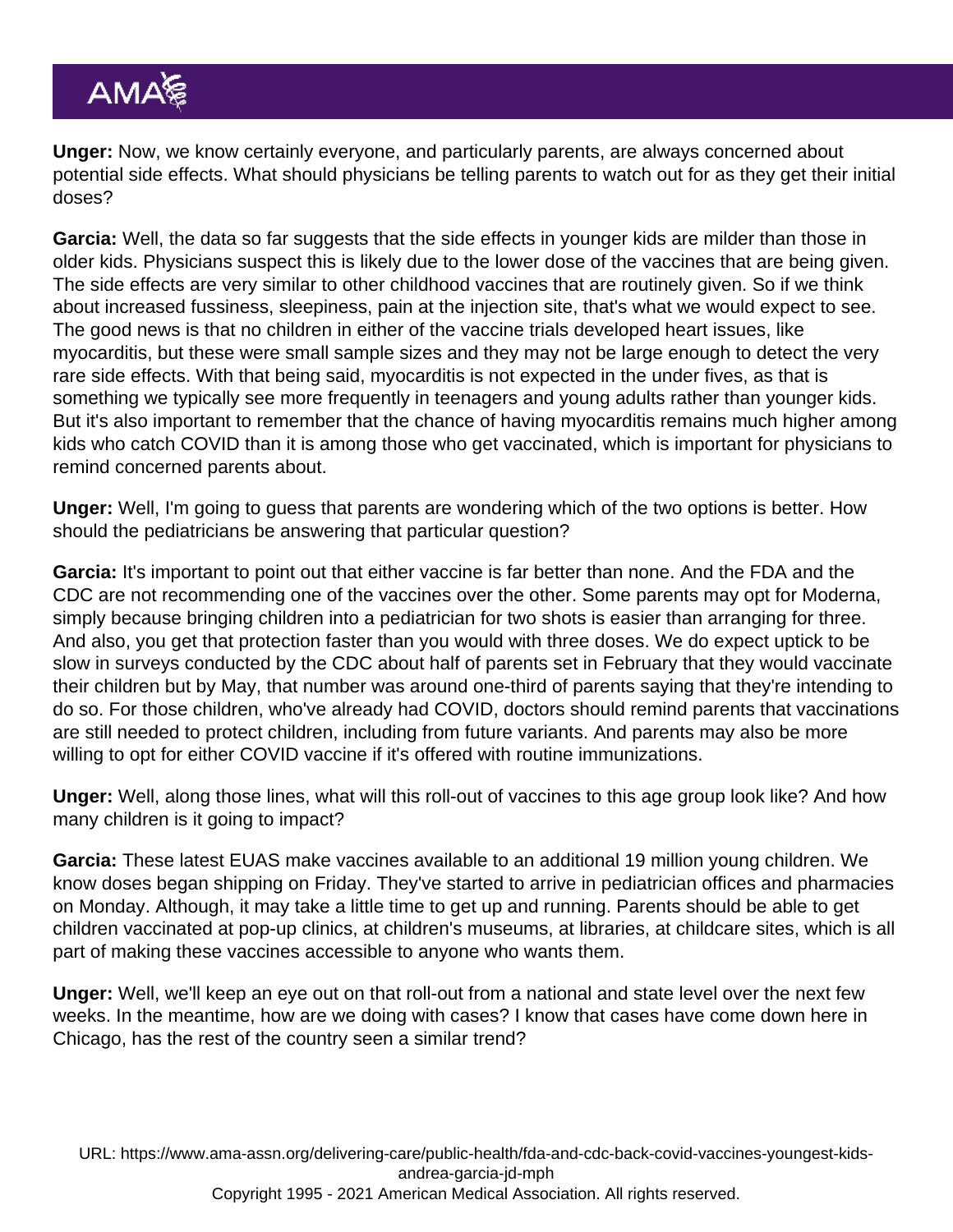Garcia: According to the New York Times' state of the virus, we're still seeing around 100,000 cases per day. That number has stayed pretty consistent through the month of June. Cases are going down in about half of the states, particularly in the Northeast, in the Midwest. As you noted, that's the case here in Chicago. And we're not alone. In the past two weeks, parts of New England have seen cases fall by about 30%. But in the south and the west, cases are increasing substantially daily. New infections have nearly doubled. This month, in Arkansas and in Kentucky and also in Wyoming, they are four times as high as they were two weeks ago.

Unger: What about hospitalizations? Are we seeing that continuation of lower rates relative to the cases?

Garcia: Yeah. More than 30,000 people are hospitalized nationwide with COVID, that's a slight increase since the beginning of the month. I think the good news is hospitalizations are decreasing in more than a dozen states. However, in states like California and Florida, they're very popular states, their increases have led to an overall increase at the national level. Deaths have been more difficult to determine in recent weeks. We know they're a lagging indicator but we've also seen delays in reporting after Memorial Day. Reports of new deaths are remaining around 350 each day. That's, of course, down from more than 2,600 a day at the height of the Omicron surge.

Unger: That's a pretty significant change, isn't it? The fact that even with the rising cases, that deaths have remained at that level, relative, at least, to where they were before?

Garcia: Yeah. In the past, we've seen death rates increase substantially following an increase in infections. And we haven't seen that play out with this surge. The pattern has changed. Dusts are going up slowly in the Northeast, where the latest wave began, and they're likely to do the same nationally as the surge moves across other areas. But we're not seeing that huge increase that we once were. Of course, that could be in part because most Americans now carry some immune protection, whether that's from vaccine or prior infection or both. We no longer have huge pockets of people who are unvaccinated and haven't been exposed to the virus at all. And likely, because of this, as well as that therapeutics that we now have available, the average case of COVID is becoming milder.

Unger: Well, I guess we could take that as a bit of good news, which we haven't had a lot of lately. What does it mean for the pandemic overall, do you think?

Garcia: I think it's good news for some of us who may get the virus but not become as seriously ill. However, as has been the case throughout the pandemic, some groups are getting left behind. And we've seen older people make up a larger share of COVID deaths than they did last year. Those with weakened immune systems, we know they continue to face greater risks. And we also still see deaths in unvaccinated people at much higher rates than vaccinated people. Even though we know many of those who are unvaccinated, do have some prior protection from prior infection. I think to put this in

URL: [https://www.ama-assn.org/delivering-care/public-health/fda-and-cdc-back-covid-vaccines-youngest-kids](https://www.ama-assn.org/delivering-care/public-health/fda-and-cdc-back-covid-vaccines-youngest-kids-andrea-garcia-jd-mph)[andrea-garcia-jd-mph](https://www.ama-assn.org/delivering-care/public-health/fda-and-cdc-back-covid-vaccines-youngest-kids-andrea-garcia-jd-mph) Copyright 1995 - 2021 American Medical Association. All rights reserved.